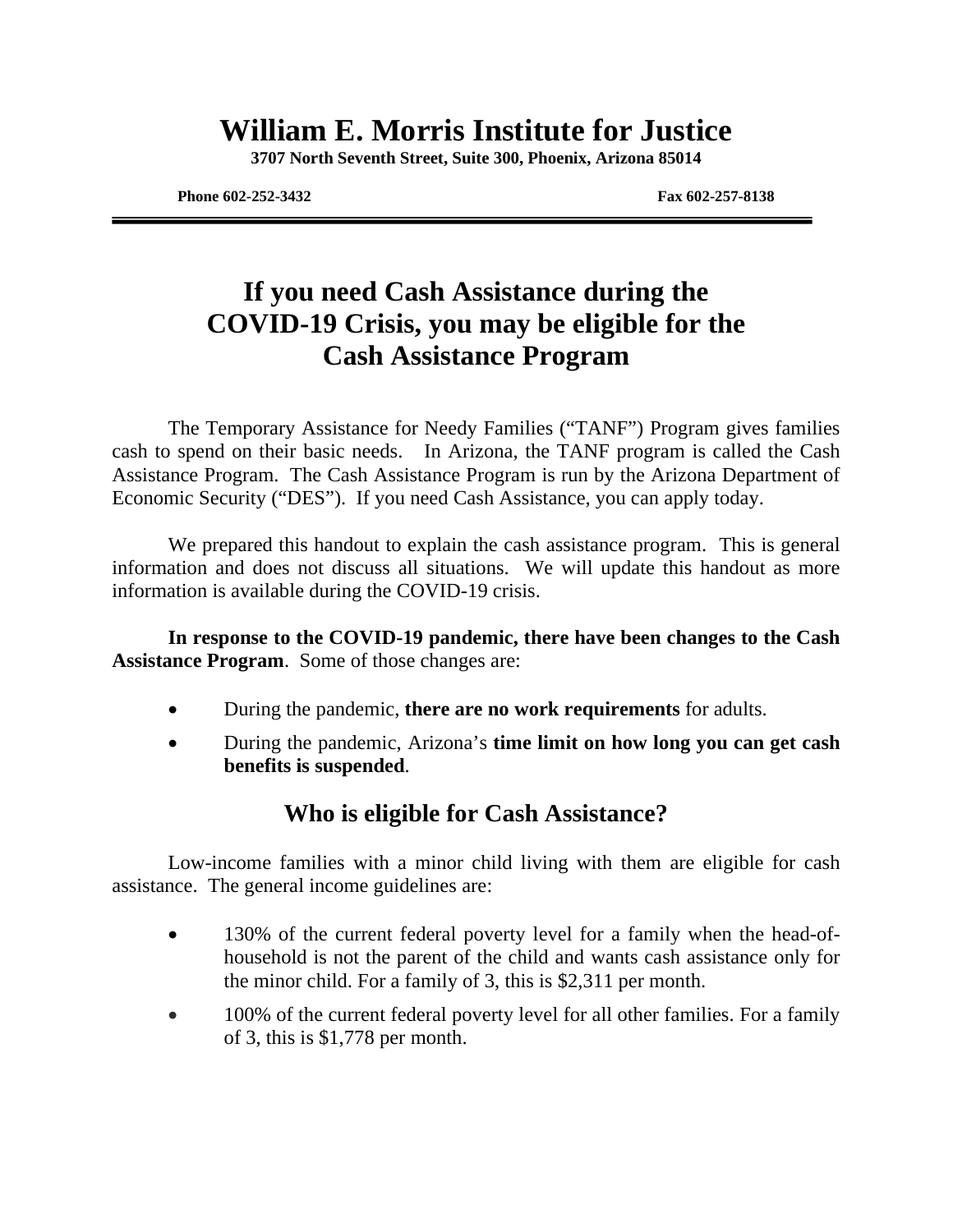### **Do I have to meet any work requirements to get Cash Assistance?**

**No.** Because of recent changes in state law, adults do not have to meet the cash assistance program's work requirements during the COVID-19 pandemic.

#### **How long can I get Cash Assistance?**

 Recent changes in state law suspended the cash assistance time limits during the COVID-19 pandemic. Until the pandemic is over, you can get cash assistance for as long as you are qualified for the benefits.

### **How much can I get in Cash Assistance?**

The amount of cash assistance benefits you can get depends on your situation. This could include the number of persons in your family, your income, and whether you pay for basic costs, such as rent, mortgage payments and property taxes. Please be sure to fill out the cash assistance application with as much information as possible, so you can receive the highest benefit payment.

DES will give you the cash assistance on an Electronic Benefit Transfer ("EBT") card that works like a debit card.

### **Is there a way I can get a one-time lump sum Cash Assistance payment?**

 Yes. Under Arizona's Grant Diversion Program, you may receive a one-time lump sum payment of cash assistance benefits. You may be eligible for the Grant Diversion Program, if you meet all of the following:

- Meet the cash assistance eligibility requirements
- Did not get cash assistance in the month you apply for Grant Diversion
- Did not get benefits through the Grant Diversion Program in the 12 months before you submit your application.

You cannot get Cash Assistance benefits and the Grant Diversion Program benefits at the same time.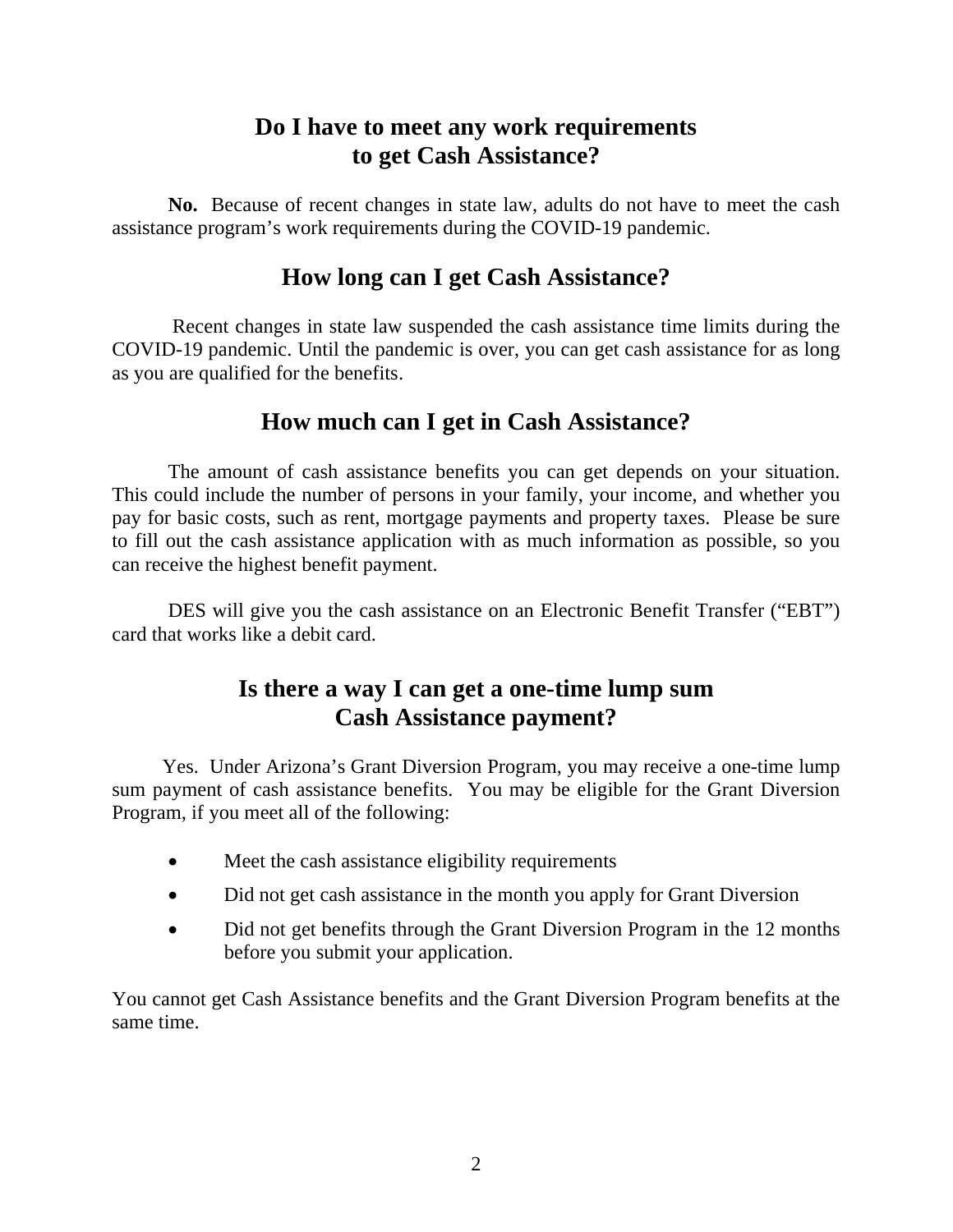### **How do I apply for Cash Assistance benefits?**

- Submit an application online at www.healthearizonaplus.gov.
- Print an application from the Arizona Department of Economic Security's ("DES") website (https://des.az.gov/documents-center?cshs\_field\_dl\_ category\_tid\_forms= 175). Fill it out and fax it to the telephone number on the application or mail it to:

Arizona Department of Economic Security Family Assistance Administration P.O. Box 19009 Phoenix, Arizona 85005-9009

• If you need help with the application or have questions, call 1-855-432-7587 for assistance Monday-Friday from 7 a.m. to 6 p.m.

There are a few DES offices still open to the public. DES is only seeing a person in the DES office for an emergency when the person does not have internet or telephone service. Check the DES website to see if an office near you is open. www.des.az.gov.

### **Where can I find more information about Cash Assistance Program?**

Arizona Department of Economic Security, *Apply for Cash Assistance*, available at https://des.az.gov/services/child-and-family/cash-assistance.

Arizona Department of Economic Security, *Grant Diversion Program,* available at https://des.az.gov/services/child-and-family/cash-assistance/grant-diversion-program.

Arizona Department of Economic Security, DES Services Related to COVID-19, available at https://des.az.gov/services/coronavirus.

AZLawHelp.org

#### **What if I need help getting medical care or food?**

There are other programs available to help you through these difficult times. You can apply for Cash Assistance, the Arizona Health Care Cost Containment System ("AHCCCS") Medical Assistance and food stamps in the same time application. See the information above to apply.